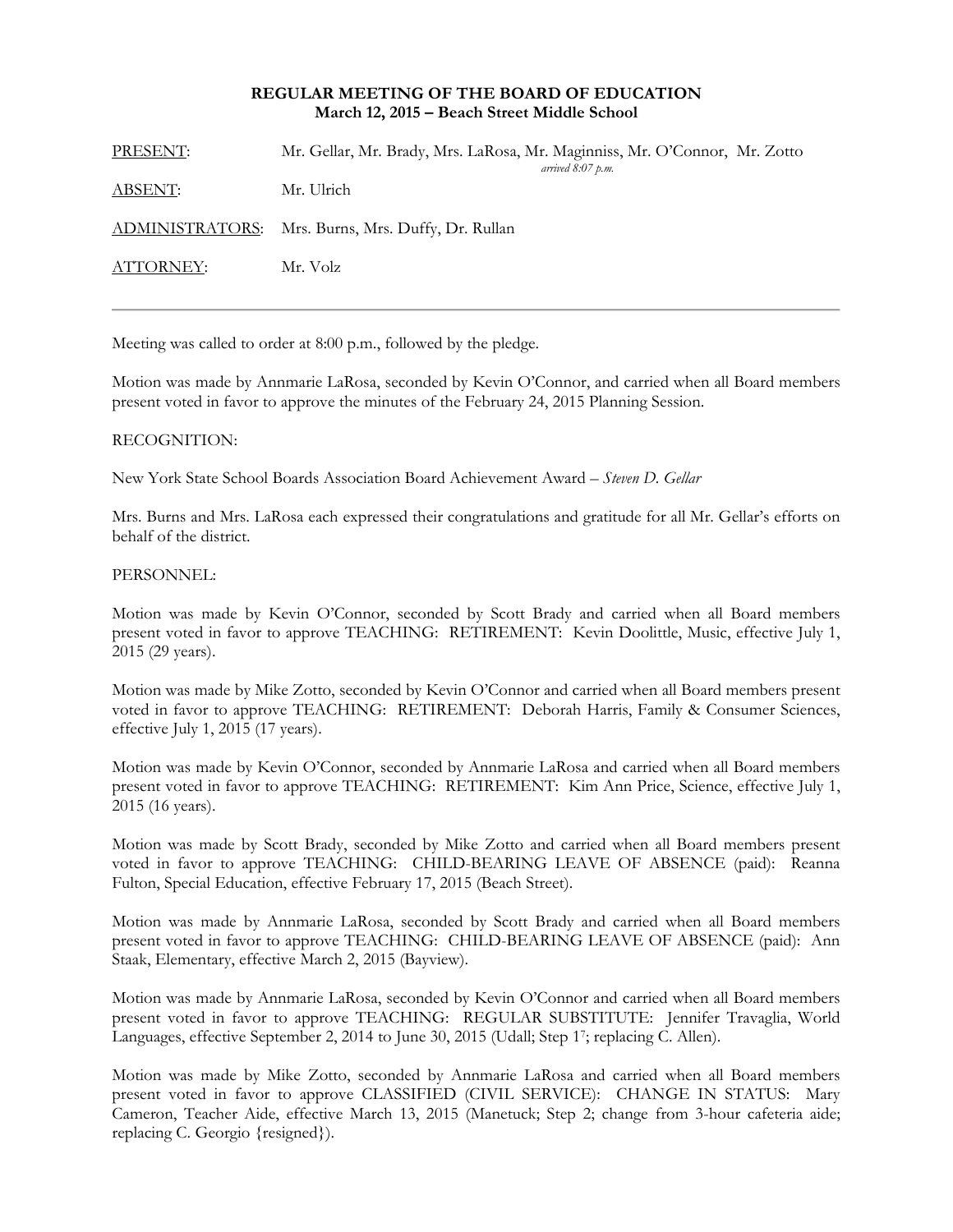Motion was made by Kevin O'Connor, seconded by Mike Zotto and carried when all Board members present voted in favor to approve CLASSIFIED (CIVIL SERVICE): REGULAR SUBSTITUTE APPOINTMENT: Florence Burns, Cafeteria Aide, effective March 13, 2015 through June 26, 2015 (Bayview; Step 1 replacing H. Akley).

Motion was made by Annmarie LaRosa, seconded by Kevin O'Connor and carried when all Board members present voted in favor to approve CLASSIFIED (CIVIL SERVICE): SUBSTITUTE CUSTODIAN (\$9.75 per hour): Justin Escalera, effective March 13, 2015; John Weldon, Jr. effective March 13, 2015.

Motion was made by Scott Brady, seconded by Annmarie LaRosa and carried when all Board members present voted in favor to approve CLASSIFIED (CIVIL SERVICE): SUBSTITUTE SPECIAL EDUCATION AIDE: Florence Burns, effective March 13, 2015.

Motion was made by Annmarie LaRosa, seconded by Scott Brady and carried when all Board members present voted in favor to approve OTHER: HOMEBOUND INSTRUCTOR (\$30 per hour): Brittany Siragusa, effective March 13, 2015; HOMEBOUND INSTRUCTOR (\$63.79): Lynn McVeety, effective March 13, 2015.

Motion was made by Scott Brady, seconded by Annmarie LaRosa and carried when all Board members present voted in favor to approve OTHER: SUBSTITUTE TEACHER (\$115 per diem): Enzo Brun, Jr., effective March 13, 2015; Vanessa Carro, effective March 13, 2015.

# CURRICULUM UPDATE:

Dr. Rullan congratulated the four semifinalists for their participation in the Long Island Science & Engineering Fair, as well as the business students who competed at the DECA Competition in Rochester, New York. Dr. Rullan also spoke about DNA Day, the SCMEA Festival, ELA units of study, social studies assessments, IB, middle and high school instructional technology training, and the administration of the National Spanish Exam later in the month. She also reported that IB enrollment for next year has increased.

### REPORT OF BOARD COMMITTEES:

Finance Committee: Scott Brady reported on the meeting held on 3/10/2015. Items reviewed included the January treasurer's report, extracurricular report, January payroll summary and claims audit report. Warrants, January financial statements, Target donations for West Islip High School, Manetuck Elementary School and Oquenock Elementary School, a special education contract for Deer Park UFSD and health service contracts for East Islip UFSD, Hicksville UFSD and Uniondale UFSD were also reviewed. Mrs. Duffy discussed the upgrade to Finance Manager and human resource software. Mrs. Duffy also reviewed property tax receipts, state aid, and STAR payments that were received in January.

Policy Committee: Annmarie LaRosa reported on the meeting that was held on  $3/10/2015$ . The committee had a Second Reading of the following policies: No. 2110 Orienting New Board Members; No. 2210 Committees of the Board; No. 2211 Advisory Committees to the Board; No. 2310 Membership in School Boards Association; No. 2320 Attendance by Board Members at Conferences, Conventions and Workshops; No. 2330 Compensation and Expenses; No. 2342 School Board Use of Electronic Mail.

Motion was made by Scott Brady, seconded by Kevin O'Connor and carried when all Board members present voted in favor to approve the above listed policies.

Education Committee: Annmarie LaRosa reported on the meeting held on 3/12/2015. Items reviewed included curriculum and instructional changes discussed at the budget workshop, a review of IB physical education and math curricula, changes to English course names, the Professional Development Plan, an instructional coordinator position, and administration of the Common Core Geometry Regents schedule.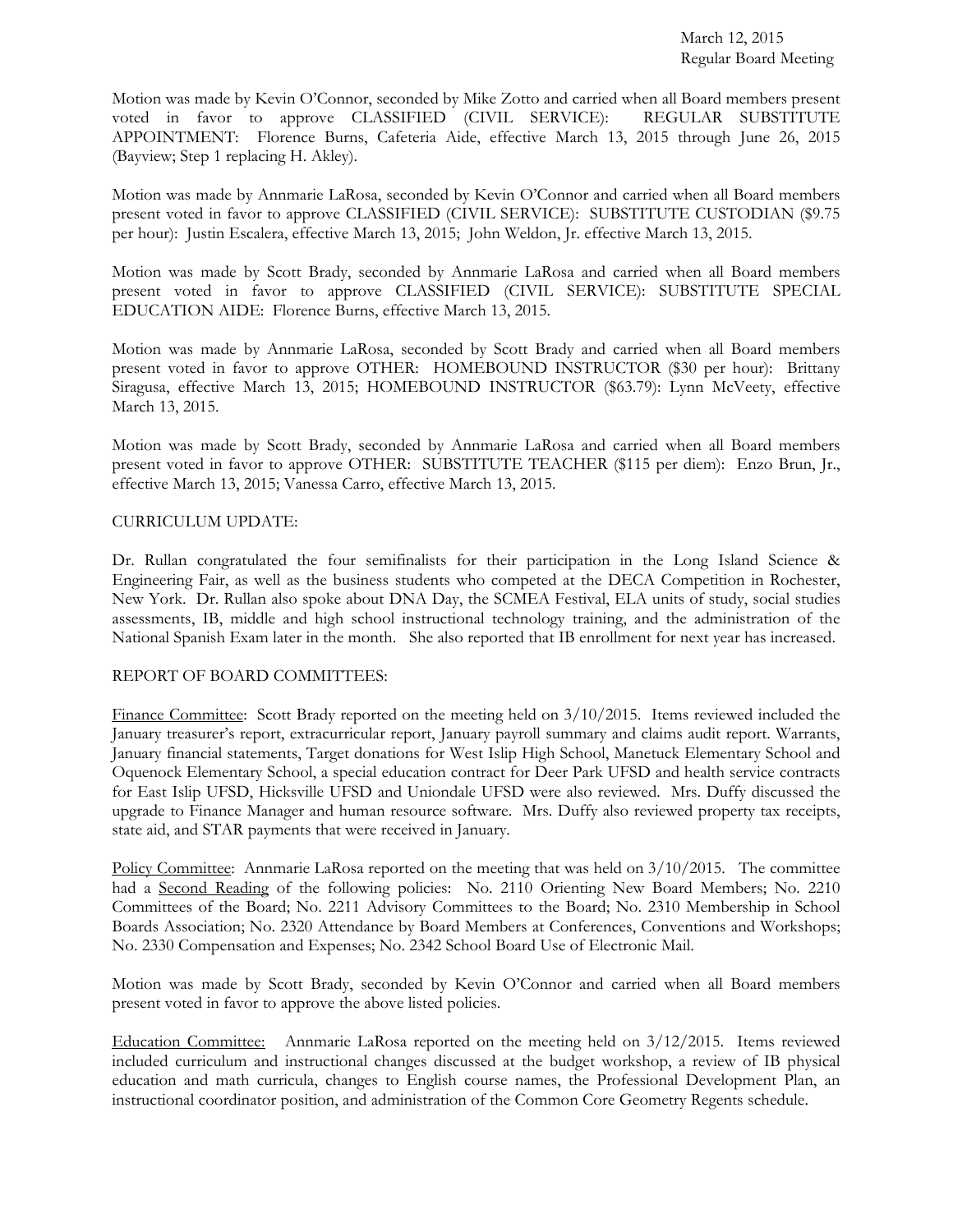Buildings and Grounds: Scott Brady reported on the meeting held on 3/10/2015. Items reviewed included the turf field scoreboard, 2015-2016 facility fees for the High School Performing Arts Center and the list of potential bond proposition items.

Legislative Action Committee: A meeting did not take place but Mr. Gellar spoke about the difficulty of formulating a budget without distribution runs, which the governor has refused to release. The Legislative Action Committee will meet with state legislators next week.

Committee on Special Education/Preschool Special Education: Ron Maginniss reported on the meeting that took place on 3/12/2015. CSE and CPSE recommendations for the month, budget items and student placements were reviewed. The annual review process is under way.

Health and Wellness Committee: Mike Zotto reported on the meeting that was held on 3/11/2015. The West Islip Care Magnets are at the printer and will be mailed at the end of the month; social host postcards will be mailed in the spring. The *Unite for the Fight: Communities Against Substance Abuse Forum* will take place on March 30 at Hauppauge High School, the *Shed the Meds* event will take place sometime in April, and the West Islip Kids' Triathlon is scheduled to take place at the high school on May 17. Sally Marchese and Karen Blank presented information on the "Walk to End Alzheimer's" event taking place on September 19. The next meeting will take place on April 29, 2015 at 9:30 a.m. at P.J. Bellew Elementary School.

# FINANCIAL MATTERS:

The treasurer's report for December was presented. Beginning balance as of December 31, 2014: \$6,726,414.71; ending balance as of January 31, 2015: \$46,460,182.40.

Motion was made by Kevin O'Connor, seconded by Mike Zotto, and carried when all Board members present voted in favor to approve Special Education Contracts for 2013-2014 and 2014-2015 for Deer Park UFSD.

Motion was made by Scott Brady, seconded by Annmarie LaRosa, and carried when all Board members present voted in favor to approve a Target donation for West Islip High School in the amount of \$1,087.01; A Target donation for Manetuck in the amount of \$566.06, and a Target donation for Oquenock in the amount of \$651.75.

Motion was made by Scott Brady, seconded by Annmarie LaRosa, and carried when all Board members present voted in favor to approve 2014-2015 Health Services Contracts for: East Islip UFSD - \$3,595.68; Hicksville UFSD - \$585.73 and Uniondale UFSD - \$615.47.

#### PRESIDENT'S REPORT:

Mr. Gellar informed the audience that the Public Hearing for the Budget Vote will take place on Tuesday, May 12, 2015 at 7:30 p.m. at Beach Street Middle School and the Budget Vote and Election will take place on Tuesday, May 19, 2015 at the West Islip High School in the Girls Gymnasium from 7:00 a.m. to 10:00 p.m.

#### SUPERINTENDENT'S REPORT:

Mrs. Burns informed the audience that the 2014-2015 Student-Teacher Calendar will be revised to reflect that school is in session on March 13, 2015 and a Superintendent's Conference Day for staff only will be held on April 2, 2015.

Motion was made by Annmarie LaRosa, seconded by Kevin O'Connor, and carried when all Board members present voted in favor to approve the revised 2014-2015 Student-Teacher Calendar.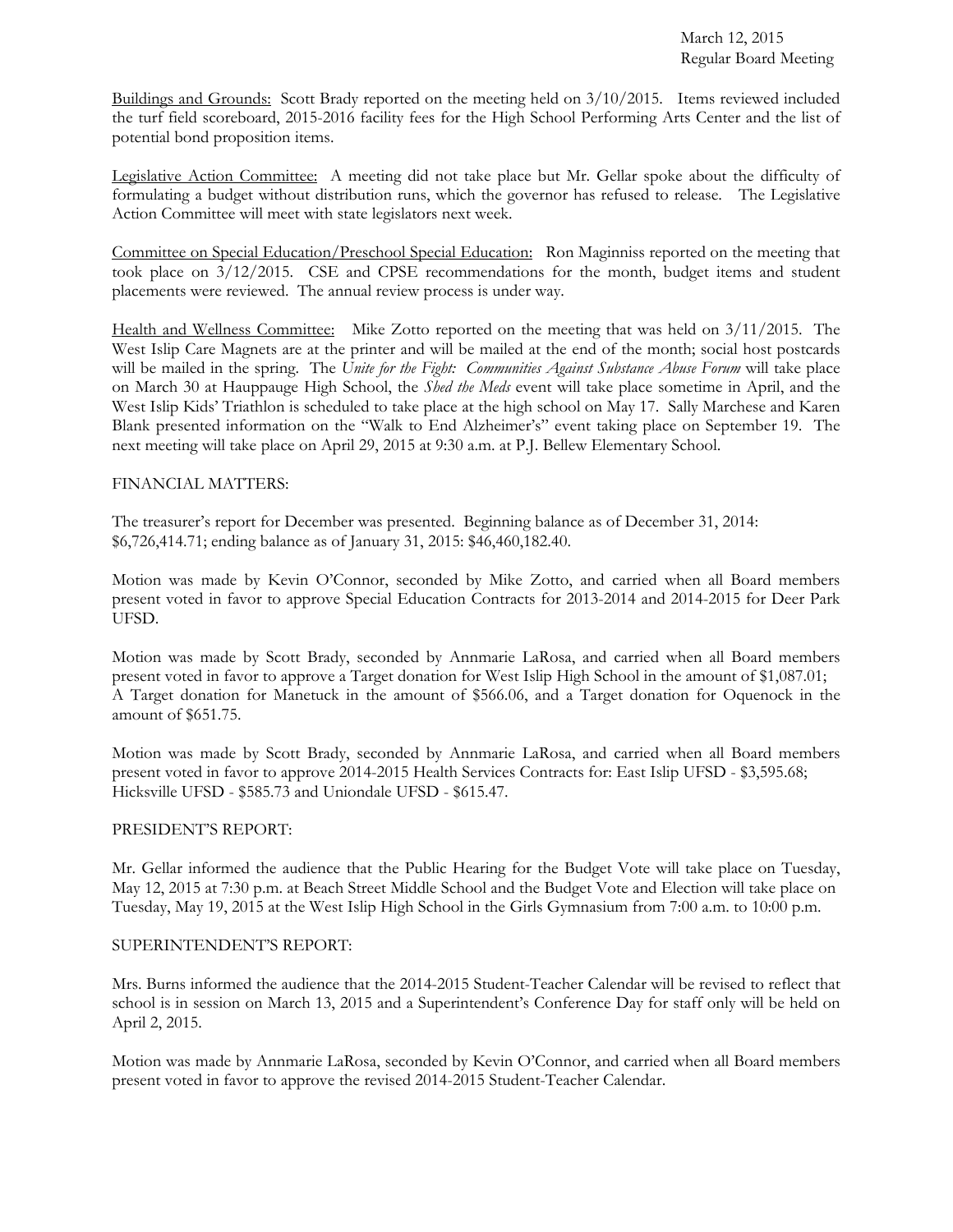Mrs. Burns announced that Louis Zocchia successfully obtained a waiver from the State Education Department to work as a substitute world languages teacher. He was appointed by the Board in September at a rate of \$100 per day. Under Social Security Law and the Commissioner's Regulations, the district is obligated to notify residents that Mr. Zocchia was approved for temporary employment, and that he has the right to receive a pension while so employed.

Mrs. Burns discussed the NYS Council of School Superintendents Conference that she attended in Albany on March 8-10. Superintendents from various areas of the state attended to expand and enrich their knowledge of New York State issues and initiatives in education.

## NOTICES/REMINDERS:

Budget Worksessions – March 17, March 24 and April 1 – Beach Street Cafeteria at 7:30 p.m.

Nominating Petitions for Board Trustee seats available at District Office March 13 and due back at District Office by 5:00 p.m. on April 20, 2015.

Mrs. LaRosa reminded everyone that the PAWS Annual Dinner is March 13, 2015. Timothy Horan & John Mullins will receive the Education Award and Marie Pecorale will receive the Community Award. Mrs. LaRosa thanked the PAWS Committee for this ongoing fundraising event.

Residents who wished to speak during an "Invitation to the Public":

Mr. John Barrett, 265 Oak Neck Lane, West Islip – Mr. Barrett is a student at the High School and spoke about the benefits of the Robotics Club. He invited the Board of Education and Superintendent to attend a Robotics Competition on March 27, 2015 at Hofstra University.

Mrs. Susan Elberti, 2 Myson Street, West Islip – Mrs. Elberti questioned why students must take two Geometry Regent Exams in June. Mrs. Burns explained that students taking Geometry for the first time this year are required to take the Common Core Geometry Regents Exam. Since it is anticipated that the conversion charts for the Common Core Regents will not be available before the administration of the old Regents exam, students will take both tests and the higher of the two scores will be posted on their transcript.

Mrs. Ruth Mineo – Mrs. Mineo spoke about the many calls she has made to state legislators regarding the budget distribution runs. She also expressed concerns about content-area posters in gyms, detracting from the joy of pure physical education. Mrs. Burns clarified that the physical education teachers integrate various skills into the physical education setting whenever possible. Mrs. Mineo also had concerns regarding the number of assessments in her daughter's music class. Mrs. LaRosa explained that the music curriculum is a well-rounded program and the assessments provide valuable information to the music teachers about student progress.

Mrs. Vikki Rossi, 1100 Hyman Avenue, West Islip – Mrs. Rossi asked about the regulations for opting out of ELA and Math testing and for signing children out of school at that time. Mrs. Burns explained there is no mechanism for opting out, and the protocol for signing students in and out of school is not changed on testing days. Mrs. Burns also spoke about the benefits of using the test results to improve instruction and to address individual student needs.

Mr. Jason Rivera, 408 Myrtle Avenue, West Islip – Mr. Rivera had concerns about testing and felt these tests were not an effective measure of student progress. Mr. Rivera invited everyone to a community education forum to be held on March 30, 2015 at the West Islip Fire House.

Mrs. Catherine Adam, 132 Anchorage Drive, West Islip – Mrs. Adam spoke about her support for assessments and does not believe students should opt out. She stated the assessment tests are too long but have merit and she is very interested to know how her child does relative to other students. Mrs. Adam had concerns regarding curriculum writing, particularly in social studies and science, and feels these subjects need to be more rigorous. Mrs. LaRosa agreed and explained this is a work in progress.